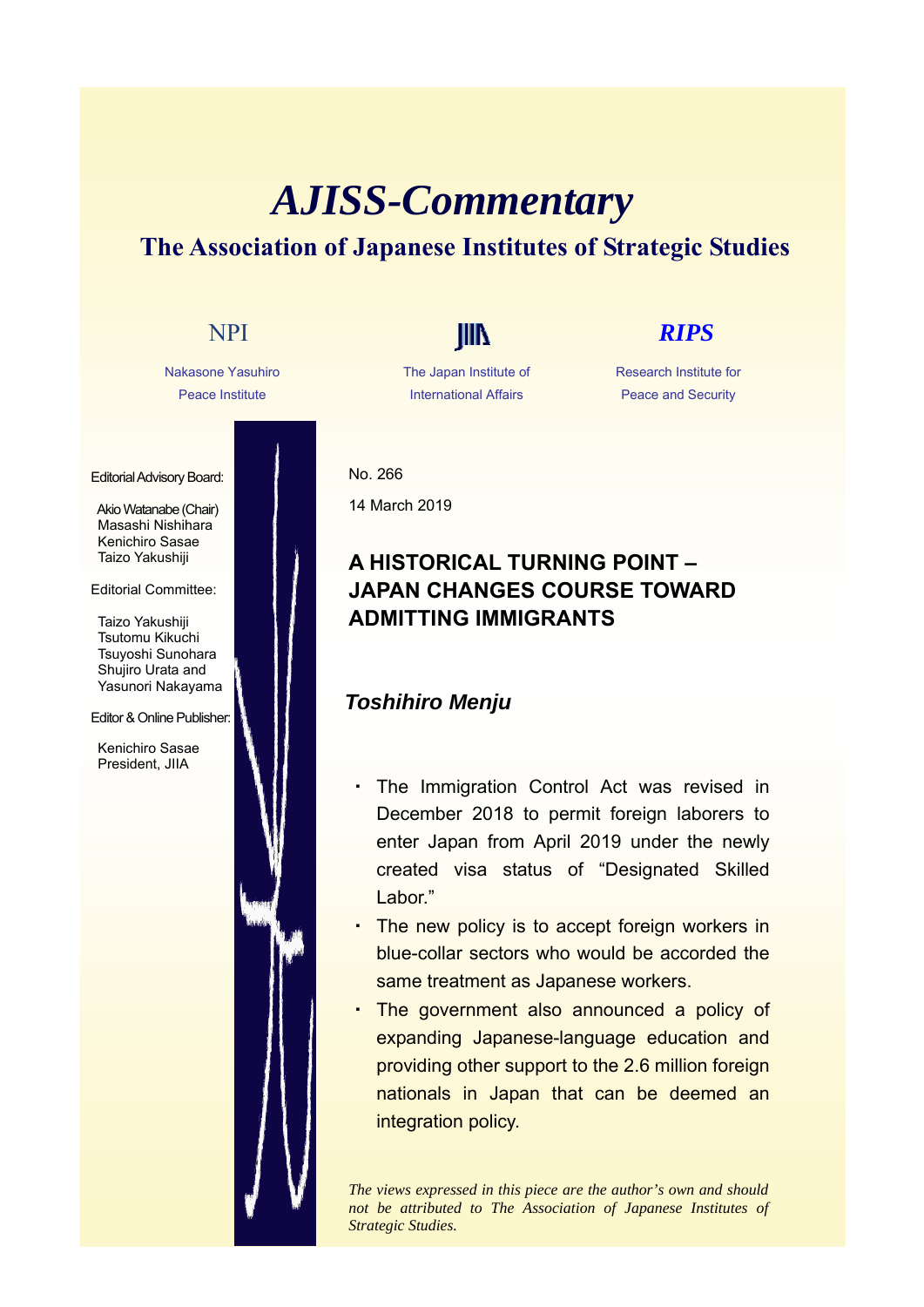Following Diet deliberations marked by fierce clashes between the ruling and opposition parties, the Immigration Control Act was revised in December 2018 to permit foreign laborers to enter Japan from April 2019 under the newly created visa status of "Designated Skilled Labor" and take on active roles in Japan.

The government approved the acceptance of 345,000 workers in 14 blue-collar industry sectors over the next five years, explaining that this measure was designed to alleviate the serious labor shortages stemming from the success of Abenomics that have even driven some companies into bankruptcy, meaning that it was not an immigration policy per se.

However, Japan now stands on the verge of a serious population decline, and foreign workers will unquestionably continue to be accepted in growing numbers. Underlying the government's hesitancy to call this an immigration policy is the mistaken view that has gained traction among the public that immigrants equate to potential criminals, which has made the term "immigration" an unpopular one. There is also strong opposition to immigration from among the right-wing factions of the Liberal Democratic Party that are part of Prime Minister Abe's base so, despite the new policy very much resembling an immigration policy in substance, the pretense (excuse?) that it did not constitute an immigration policy seems to have worked in shutting down any opposition and allowing a major transformation to be achieved.

This new policy features the following three important points:

## **(1) Creation of "Designated Skilled Labor No. 1" work visa status permitting a maximum stay of five years**

In blue-collar sectors suffering serious labor shortages because of the country's declining birthrate, labor resources were heretofore being secured in practice through the Technical Intern Training Program, a program whose official purpose was to contribute to the international community. However, there were frequent divergences between the ostensible raison d'etre of the Technical Intern Training Program (making international contributions) and its actual aim (securing cheap labor), as well as violations of the Labor Standards Act and other infringements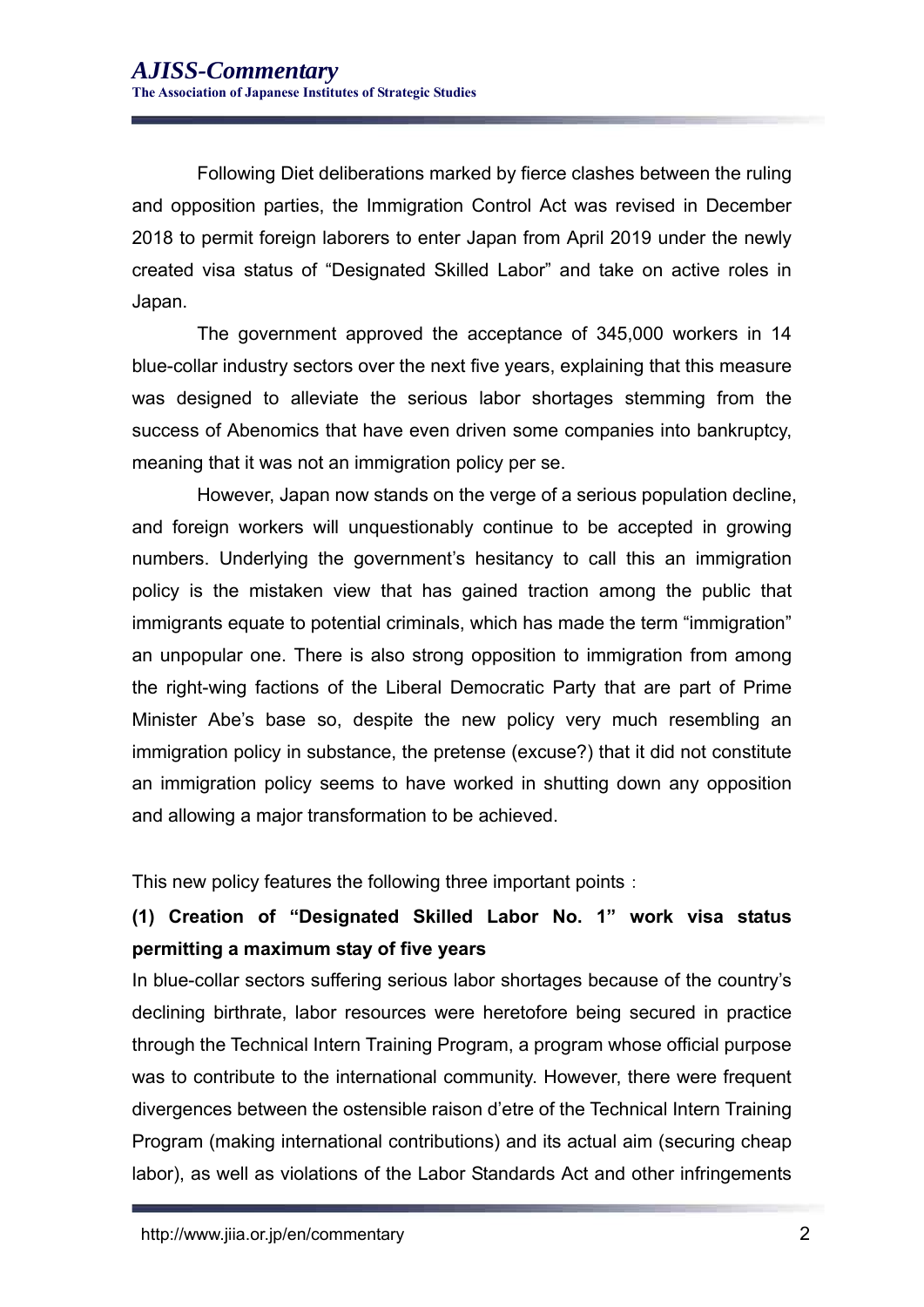of foreign workers' human rights. The government accordingly created the new visa status of "Designated Skilled Labor No. 1" for employment rather than training, and devised a policy to accept foreign workers who would be accorded the same treatment as Japanese workers. In this way the government came to a decision on accepting foreign workers in blue-collar sectors.

### **(2) Creation of "Designated Skilled Labor No. 2" allowing long-term residence**

Holders of a "Designated Skilled Labor No. 1" visa who pass an examination can switch to a "Designated Skilled Labor No. 2" visa, which permits family members to reside together with the visa holder in Japan and which can be renewed, holding out the prospect of permanent residence or naturalization. It can thus be said that a path to actual immigration has been opened.

## **(3) Comprehensive measures to support foreigners living as long-term residents**

Following the revision of the Immigration Control Act, the government announced a policy of expanding Japanese-language education and providing other support to the 2.6 million foreign nationals currently resident in Japan to help them in their day-to-day lives.

The national government has not previously involved itself in social welfare for foreign residents, leaving this up to local governments and NPOs. The government's vocal commitment to arranging Japanese-language instruction for foreigners and education for their children can be deemed part of a policy of integrating immigrants.

The number of non-Korean foreign residents in Japan began to rise notably in the 1990s. These foreign residents numbered only about one million in 1990, but by 2018 this figure had reached 1.6 million and the number of nationalities represented had increased. Over the past 30 years – an entire generation – during which this policy did not exist, there was an increase in the number of foreign children who did not receive adequate education in Japan as